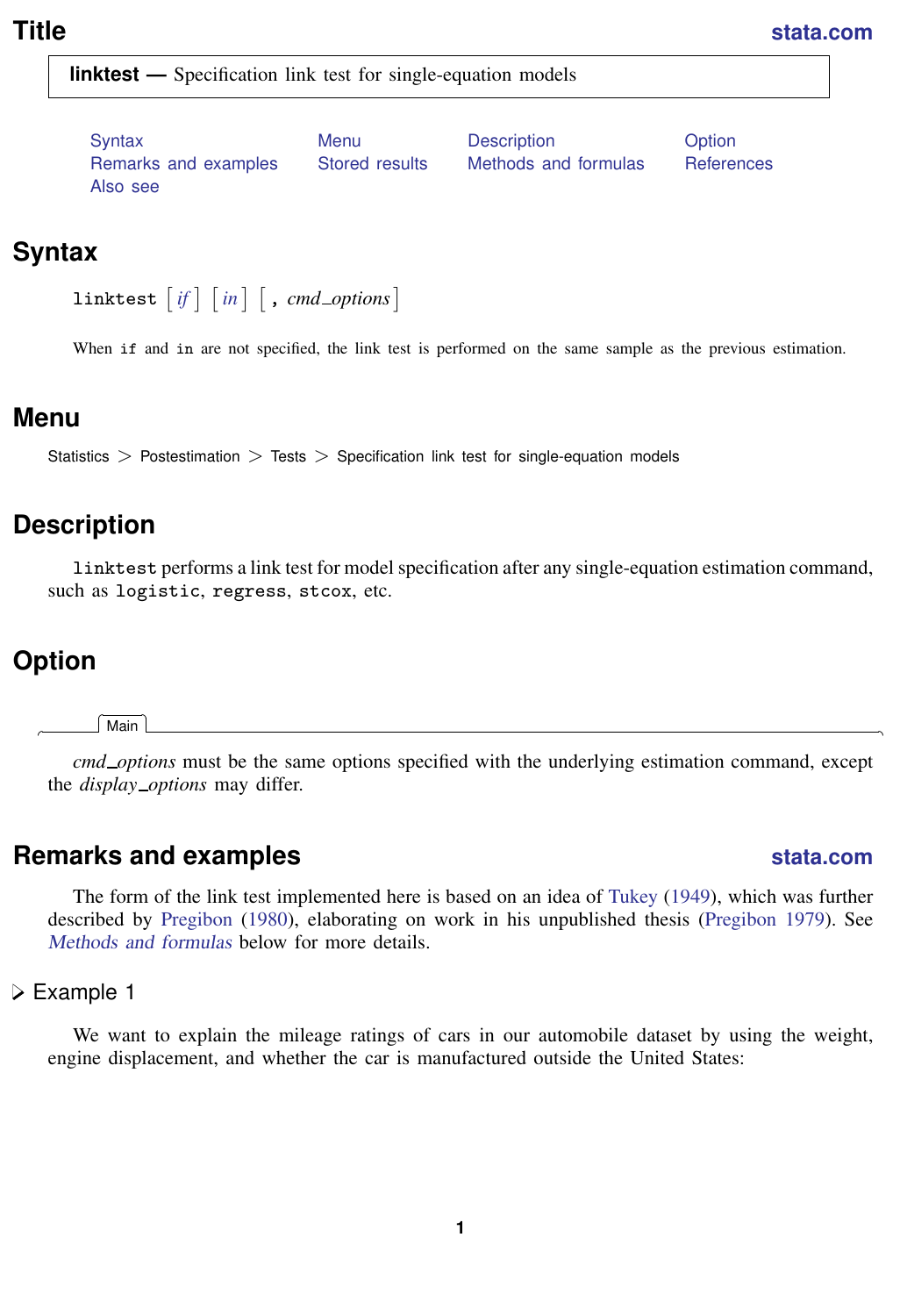| . use http://www.stata-press.com/data/r13/auto |  |
|------------------------------------------------|--|
| (1978 Automobile Data)                         |  |

| . regress mpg                             | weight displ foreign                               |                                              |                                        |                                  |                                                                                |                          |                                                 |
|-------------------------------------------|----------------------------------------------------|----------------------------------------------|----------------------------------------|----------------------------------|--------------------------------------------------------------------------------|--------------------------|-------------------------------------------------|
| Source                                    | SS                                                 | df                                           | МS                                     |                                  | Number of $obs =$                                                              |                          | 74                                              |
| Model<br>Residual<br>Total                | 1619.71935<br>823.740114<br>2443.45946             | 3<br>70<br>73                                | 539.906448<br>11.7677159<br>33.4720474 |                                  | $70) =$<br>F (<br>3.<br>$Prob$ > $F$<br>R-squared<br>Adj R-squared<br>Root MSE | $=$<br>$=$<br>$=$<br>$=$ | 45.88<br>0.0000<br>0.6629<br>0.6484<br>3.4304   |
| mpg                                       | Coef.                                              | Std. Err.                                    | t                                      | P>  t                            | [95% Conf. Interval]                                                           |                          |                                                 |
| weight<br>displacement<br>foreign<br>cons | $-.0067745$<br>.0019286<br>$-1.600631$<br>41.84795 | .0011665<br>.0100701<br>1.113648<br>2.350704 | $-5.81$<br>0.19<br>$-1.44$<br>17.80    | 0.000<br>0.849<br>0.155<br>0.000 | $-.0091011$<br>$-.0181556$<br>$-3.821732$<br>37.15962                          |                          | $-.0044479$<br>.0220129<br>.6204699<br>46.53628 |

On the basis of the  $R^2$ , we are reasonably pleased with this model.

If our model really is specified correctly, then if we were to regress mpg on the prediction and the prediction squared, the prediction squared would have no explanatory power. This is what linktest does:

| linktest                                   |                                        |                                 |                                        |                         |                                                                                |                                                                   |
|--------------------------------------------|----------------------------------------|---------------------------------|----------------------------------------|-------------------------|--------------------------------------------------------------------------------|-------------------------------------------------------------------|
| Source                                     | SS                                     | df                              | ΜS                                     |                         | Number of $obs =$                                                              | 74                                                                |
| Model<br>Residual<br>Total                 | 1670.71514<br>772.744316<br>2443.45946 | $\mathcal{D}$<br>71<br>73       | 835.357572<br>10.8837228<br>33.4720474 |                         | $71) =$<br>F(2,<br>$Prob$ > $F$<br>R-squared<br>Adj $R$ -squared =<br>Root MSE | 76.75<br>0.0000<br>$=$<br>0.6837<br>$=$<br>0.6748<br>3.299<br>$=$ |
| mpg                                        | Coef.                                  | Std. Err.                       | t.                                     | P>  t                   | [95% Conf. Interval]                                                           |                                                                   |
| $\_hat$<br>$_{\texttt{hatsq}}$<br>$\_cons$ | $-.4127198$<br>.0338198<br>14.00705    | .6577736<br>.015624<br>6.713276 | $-0.63$<br>2.16<br>2.09                | 0.532<br>0.034<br>0.041 | $-1.724283$<br>.0026664<br>.6211539                                            | .8988434<br>.0649732<br>27.39294                                  |

We find that the prediction squared does have explanatory power, so our specification is not as good as we thought.

Although linktest is formally a test of the specification of the dependent variable, it is often interpreted as a test that, conditional on the specification, the independent variables are specified incorrectly. We will follow that interpretation and now include weight squared in our model: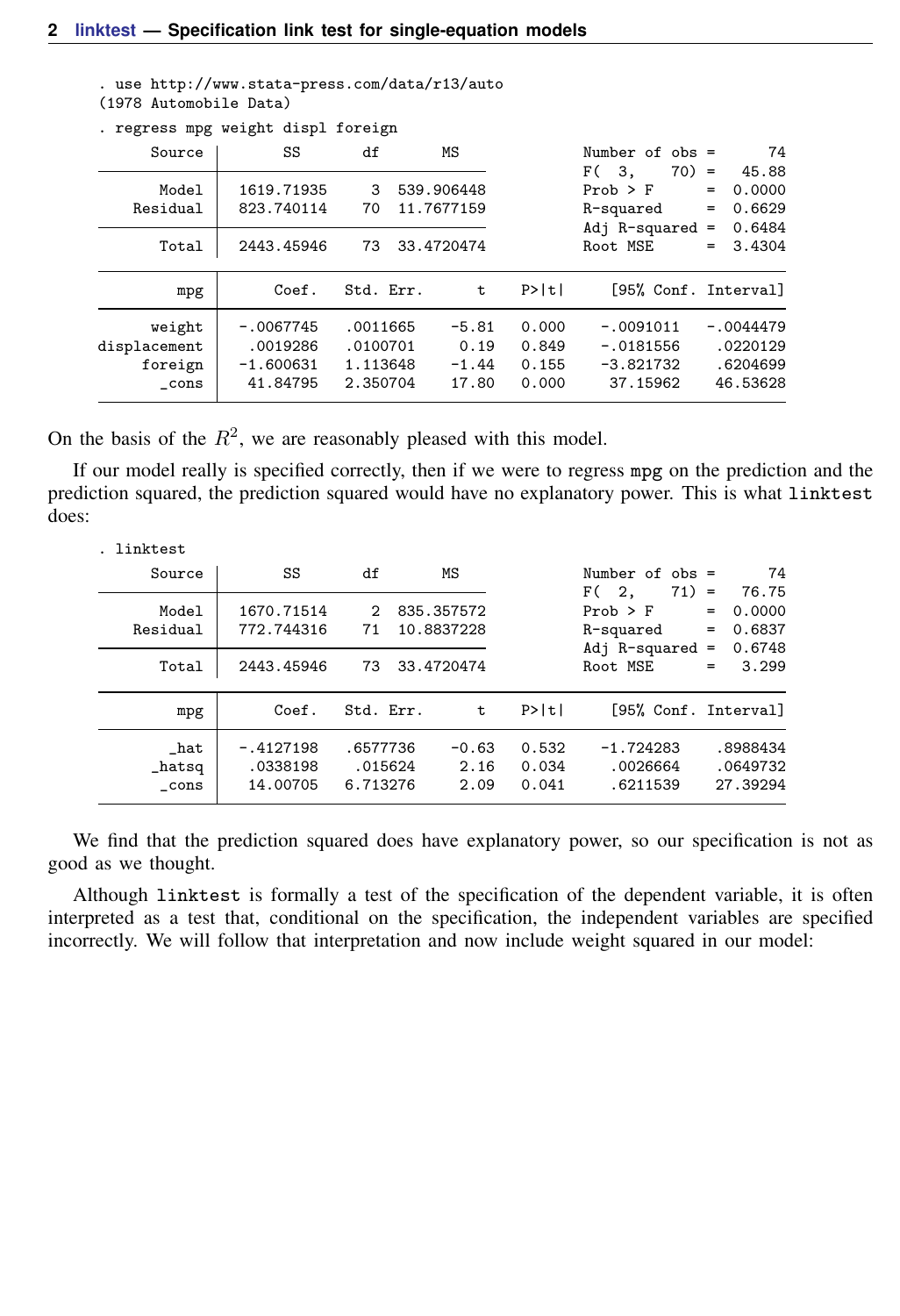|              | . regress mpg weight c.weight#c.weight displ foreign |            |            |       |                      |     |             |
|--------------|------------------------------------------------------|------------|------------|-------|----------------------|-----|-------------|
| Source       | SS                                                   | df         | МS         |       | Number of $obs =$    |     | 74          |
|              |                                                      |            |            |       | F(4.<br>$69) =$      |     | 39.37       |
| Model        | 1699.02634                                           | 4          | 424.756584 |       | $Prob$ > $F$         | $=$ | 0.0000      |
| Residual     | 744.433124                                           | 69         | 10.7888859 |       | R-squared            | $=$ | 0.6953      |
|              |                                                      |            |            |       | Adj $R$ -squared =   |     | 0.6777      |
| Total        | 2443.45946                                           | 73         | 33.4720474 |       | Root MSE             | $=$ | 3.2846      |
|              |                                                      |            |            |       |                      |     |             |
| mpg          | Coef.                                                | Std. Err.  | t          | P>  t | [95% Conf. Interval] |     |             |
|              |                                                      |            |            |       |                      |     |             |
| weight       | $-.0173257$                                          | .0040488   | $-4.28$    | 0.000 | $-.0254028$          |     | $-.0092486$ |
|              |                                                      |            |            |       |                      |     |             |
| c.weight#    |                                                      |            |            |       |                      |     |             |
| c.weight     | $1.87e - 06$                                         | $6.89e-07$ | 2.71       | 0.008 | $4.93e-07$           |     | $3.24e-06$  |
|              |                                                      |            |            |       |                      |     |             |
| displacement | $-.0101625$                                          | .0106236   | $-0.96$    | 0.342 | $-.031356$           |     | .011031     |
| foreign      | $-2.560016$                                          | 1.123506   | $-2.28$    | 0.026 | $-4.801349$          |     | $-.3186832$ |
| $\_cons$     | 58.23575                                             | 6.449882   | 9.03       | 0.000 | 45.36859             |     | 71.10291    |
|              |                                                      |            |            |       |                      |     |             |

Now we perform the link test on our new model:

| . linktest                         |                                       |                                  |                          |                            |                         |                                                                    |            |                                     |
|------------------------------------|---------------------------------------|----------------------------------|--------------------------|----------------------------|-------------------------|--------------------------------------------------------------------|------------|-------------------------------------|
| Source                             | SS                                    | df                               |                          | ΜS                         |                         | Number of $obs =$                                                  |            | 74                                  |
| Model<br>Residual                  | 1699.39489<br>744.06457               | $\mathcal{D}$<br>71              | 849.697445<br>10.4797827 |                            |                         | $71) =$<br>F(2,<br>$Prob$ > $F$<br>R-squared<br>Adj $R$ -squared = | $=$<br>$=$ | 81.08<br>0.0000<br>0.6955<br>0.6869 |
| Total                              | 2443.45946                            | 73                               | 33.4720474               |                            |                         | Root MSE                                                           |            | $= 3.2372$                          |
| mpg                                | Coef.                                 | Std. Err.                        |                          | t                          | P>  t                   | [95% Conf. Interval]                                               |            |                                     |
| hat<br>$_{\texttt{hatsq}}$<br>cons | 1.141987<br>$-.0031916$<br>$-1.50305$ | .7612218<br>.0170194<br>8.196444 |                          | 1.50<br>$-0.19$<br>$-0.18$ | 0.138<br>0.852<br>0.855 | $-.3758456$<br>$-.0371272$<br>$-17.84629$                          |            | 2.659821<br>.0307441<br>14.84019    |

We now pass the link test.

#### Example 2

Above we followed a standard misinterpretation of the link test—when we discovered a problem, we focused on the explanatory variables of our model. We might consider varying exactly what the link test tests. The link test told us that our dependent variable was misspecified. For those with an engineering background, mpg is indeed a strange measure. It would make more sense to model energy consumption— gallons per mile—in terms of weight and displacement: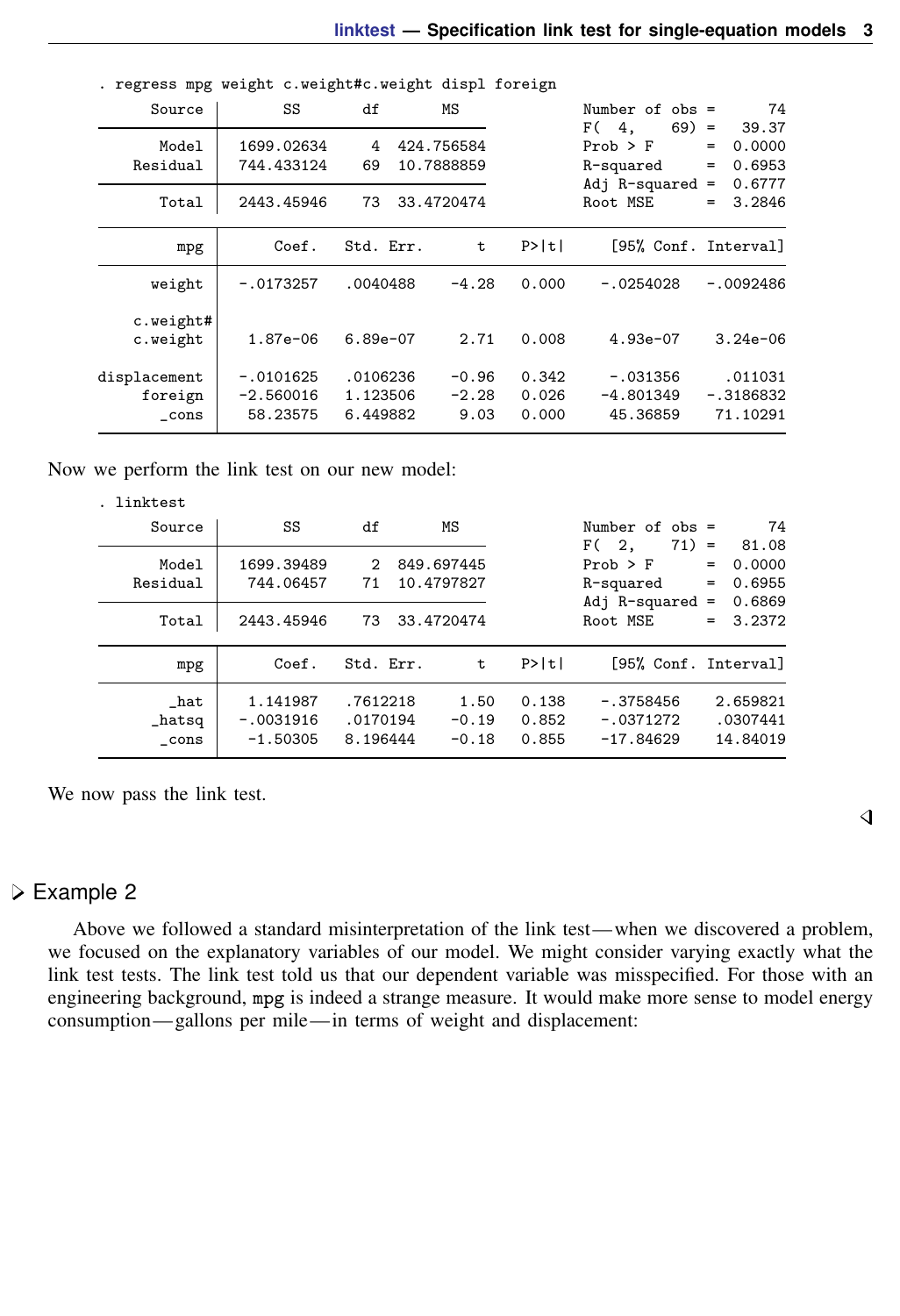. gen gpm =  $1/mpg$ 

|                                               | . regress gpm weight displ foreign           |                                                |                                        |                                  |                                                                                     |                                                                    |
|-----------------------------------------------|----------------------------------------------|------------------------------------------------|----------------------------------------|----------------------------------|-------------------------------------------------------------------------------------|--------------------------------------------------------------------|
| Source                                        | SS                                           | df                                             | МS                                     |                                  | Number of $obs =$                                                                   | 74                                                                 |
| Model<br>Residual<br>Total                    | .009157962<br>.002799666<br>.011957628       | 3<br>70<br>73                                  | .003052654<br>.000039995<br>.000163803 |                                  | $70) =$<br>3.<br>F (<br>$Prob$ > $F$<br>R-squared<br>Adj $R$ -squared =<br>Root MSE | 76.33<br>0.0000<br>$=$<br>0.7659<br>$=$<br>0.7558<br>.00632<br>$=$ |
| gpm                                           | Coef.                                        | Std. Err.                                      | t                                      | P>  t                            | [95% Conf. Interval]                                                                |                                                                    |
| weight<br>displacement<br>foreign<br>$\_cons$ | .0000144<br>.0000186<br>.0066981<br>.0008917 | $2.15e-06$<br>.0000186<br>.0020531<br>.0043337 | 6.72<br>1.00<br>3.26<br>0.21           | 0.000<br>0.319<br>0.002<br>0.838 | .0000102<br>$-.0000184$<br>.0026034<br>$-.0077515$                                  | .0000187<br>.0000557<br>.0107928<br>.009535                        |

This model looks every bit as reasonable as our original model:

| . linktest<br>Source                   | SS                              | df                              | МS |                          |                         | Number of $obs =$                                                  | 74<br>117.06                             |
|----------------------------------------|---------------------------------|---------------------------------|----|--------------------------|-------------------------|--------------------------------------------------------------------|------------------------------------------|
| Model<br>Residual                      | .009175219<br>.002782409        | $\mathcal{L}$<br>71             |    | .004587609<br>.000039189 |                         | $71) =$<br>F(2,<br>$Prob$ > $F$<br>R-squared<br>Adj $R$ -squared = | 0.0000<br>$=$<br>0.7673<br>$=$<br>0.7608 |
| Total                                  | .011957628                      | 73                              |    | .000163803               |                         | Root MSE                                                           | .00626<br>$=$                            |
| gpm                                    | Coef.                           | Std. Err.                       |    | t                        | P>  t                   | [95% Conf. Interval]                                               |                                          |
| $\_hat$<br>$_{\texttt{hatsq}}$<br>cons | .6608413<br>3.275857<br>.008365 | .515275<br>4.936655<br>.0130468 |    | 1.28<br>0.66<br>0.64     | 0.204<br>0.509<br>0.523 | $-.3665877$<br>$-6.567553$<br>$-.0176496$                          | 1.68827<br>13.11927<br>.0343795          |

Specifying the model in terms of gallons per mile also solves the specification problem and results in a more parsimonious specification.

 $\triangleleft$ 

#### Example 3

The link test can be used with any single-equation estimation procedure, not solely regression. Let's turn our problem around and attempt to explain whether a car is manufactured outside the United States by its mileage rating and weight. To save paper, we will specify logit's nolog option, which suppresses the iteration log:

| . logit foreign mpg weight, nolog |             |           |              |                 |               |     |                      |
|-----------------------------------|-------------|-----------|--------------|-----------------|---------------|-----|----------------------|
| Logistic regression               |             |           |              |                 | Number of obs | $=$ | 74                   |
|                                   |             |           |              | $LR$ chi $2(2)$ |               | $=$ | 35.72                |
|                                   |             |           |              |                 | Prob > chi2   | $=$ | 0.0000               |
| Log likelihood = $-27.175156$     |             |           |              | Pseudo R2       |               | $=$ | 0.3966               |
|                                   |             |           |              |                 |               |     |                      |
| foreign                           | Coef.       | Std. Err. | $\mathbf{z}$ | P >  z          |               |     | [95% Conf. Interval] |
| mpg                               | $-1685869$  | .0919175  | $-1.83$      | 0.067           | $-.3487418$   |     | .011568              |
| weight                            | $-.0039067$ | .0010116  | $-3.86$      | 0.000           | $-.0058894$   |     | $-.001924$           |
| cons                              | 13.70837    | 4.518709  | 3.03         | 0.002           | 4.851859      |     | 22.56487             |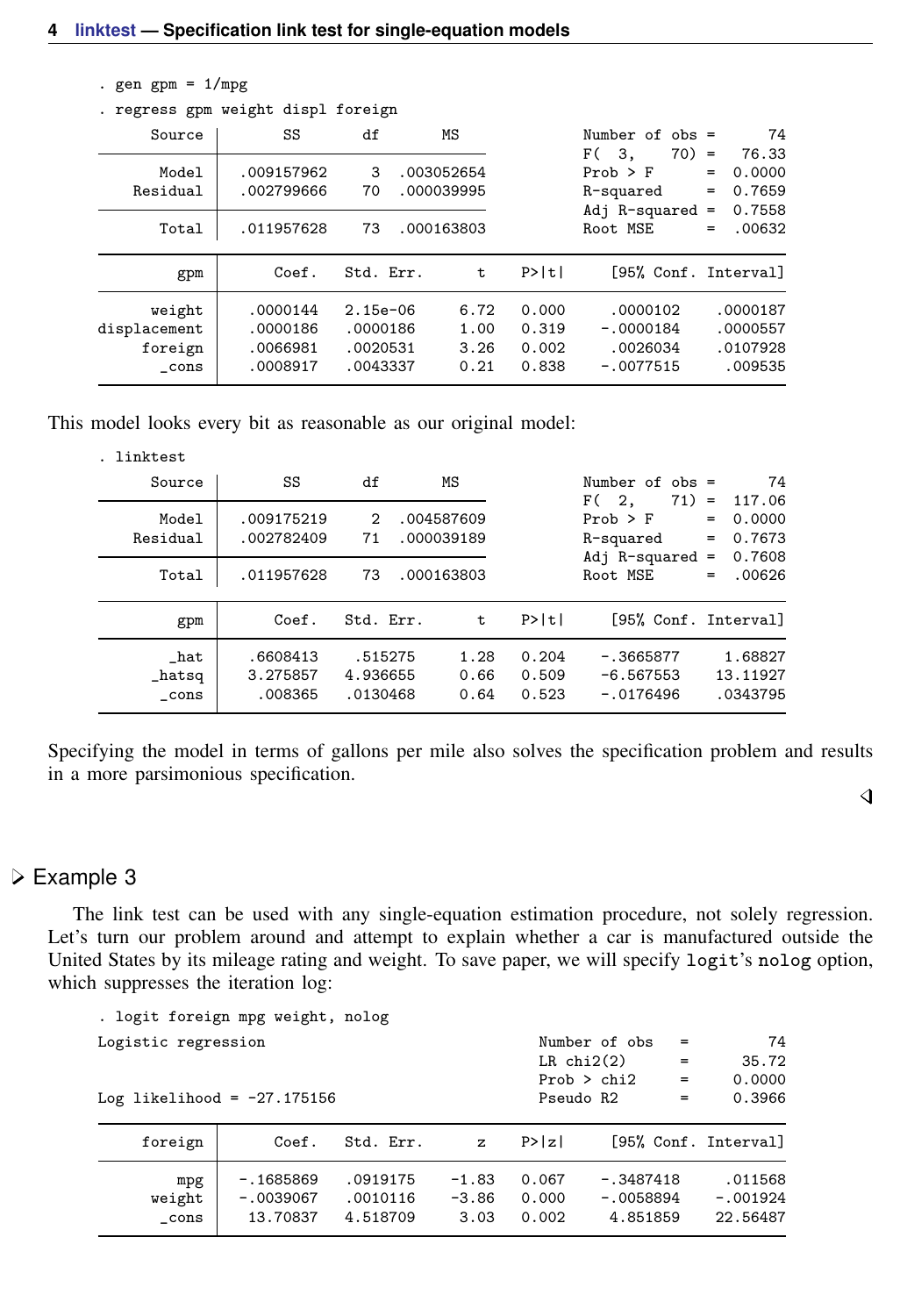When we run linktest after logit, the result is another logit specification:

| . linktest, nolog             |             |               |              |           |                 |     |                      |
|-------------------------------|-------------|---------------|--------------|-----------|-----------------|-----|----------------------|
| Logistic regression           |             | Number of obs | $=$          | 74        |                 |     |                      |
|                               |             |               |              |           | $LR$ chi $2(2)$ | $=$ | 36.83                |
|                               |             |               |              |           | Prob > chi2     | $=$ | 0.0000               |
| Log likelihood = $-26.615714$ |             |               |              | Pseudo R2 |                 | $=$ | 0.4090               |
| foreign                       | Coef.       | Std. Err.     | $\mathbf{z}$ | P >  z    |                 |     | [95% Conf. Interval] |
| $\_hat$                       | .8438531    | .2738759      | 3.08         | 0.002     | .3070661        |     | 1.38064              |
| $_{\texttt{hatsq}}$           | $-.1559115$ | .1568642      | $-0.99$      | 0.320     | $-.4633596$     |     | .1515366             |
| cons                          | .2630557    | .4299598      | 0.61         | 0.541     | $-.57965$       |     | 1.105761             |

The link test reveals no problems with our specification.

If there had been a problem, we would have been virtually forced to accept the misinterpretation of the link test—we would have reconsidered our specification of the independent variables. When using logit, we have no control over the specification of the dependent variable other than to change likelihood functions.

We admit to having seen a dataset once for which the link test rejected the logit specification. We did change the likelihood function, refitting the model using probit, and satisfied the link test. Probit has thinner tails than logit. In general, however, you will not be so lucky.

#### □ Technical note

You should specify the same options with linktest that you do with the estimation command, although you do not have to follow this advice as literally as we did in the preceding example. logit's nolog option merely suppresses a part of the output, not what is estimated. We specified nolog both times to save space.

If you are testing a tobit model, you must specify the censoring points just as you do with the tobit command.

If you are not sure which options are important, duplicate exactly what you specified on the estimation command.

If you do not specify if *exp* or in *range* with linktest, Stata will by default perform the link test on the same sample as the previous estimation. Suppose that you omitted some data when performing your estimation, but want to calculate the link test on all the data, which you might do if you believe the model is appropriate for all the data. You would type linktest if e(sample) < . to do this.

 $\Box$ 

◁

## <span id="page-4-0"></span>**Stored results**

linktest stores the following in  $r()$ :

Scalars<br> $r(t)$ 

 $r(t)$  t statistic on  $\text{Latsq}$ <br> $r(df)$  degrees of freedom degrees of freedom

linktest is not an estimation command in the sense that it leaves previous estimation results unchanged. For instance, after running a regression and performing the link test, typing regress without arguments after the link test still replays the original regression.